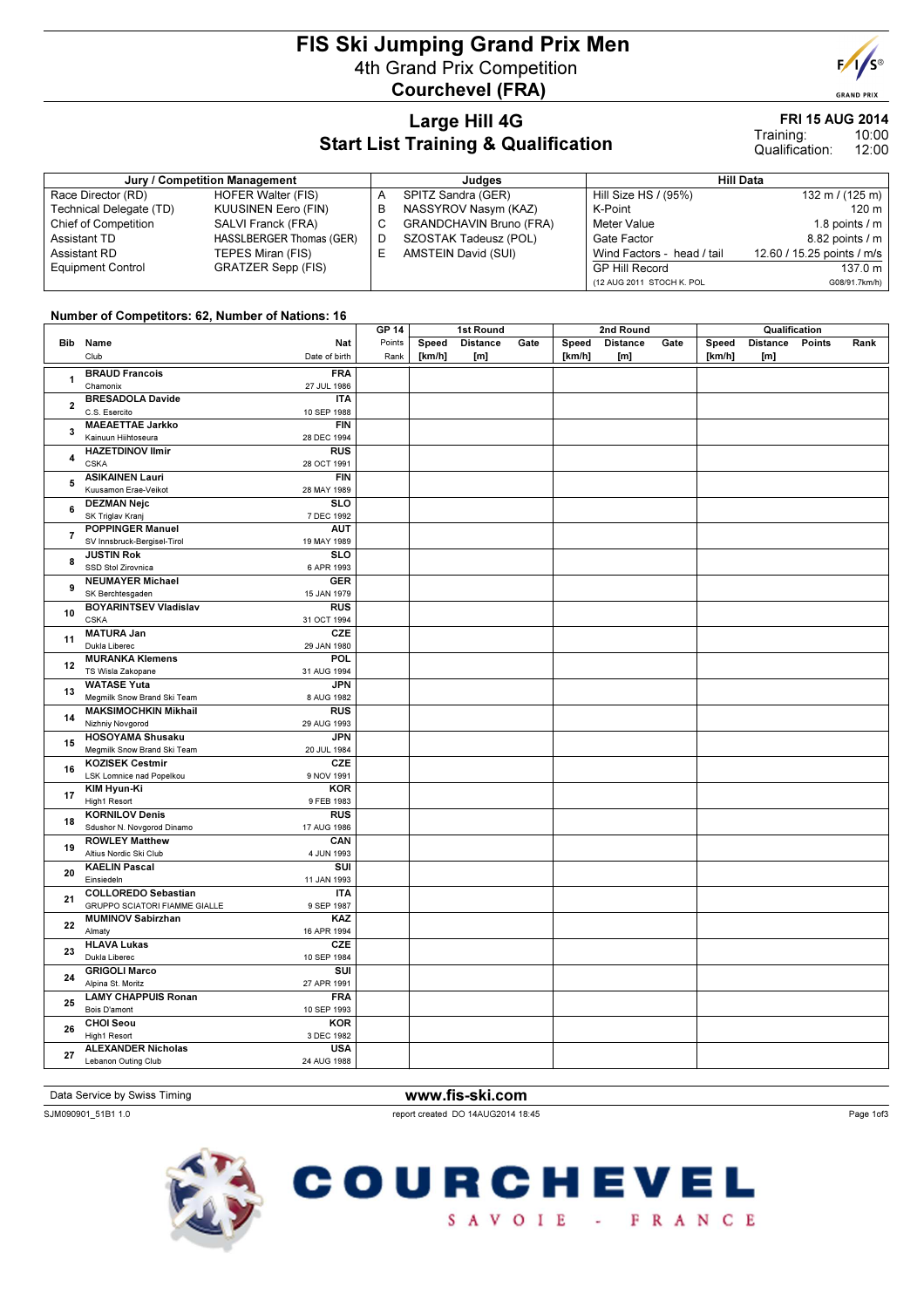## FIS Ski Jumping Grand Prix Men 4th Grand Prix Competition Courchevel (FRA)



**GRAND PRIX** 

#### Large Hill 4G Start List Training & Qualification

FRI 15 AUG 2014 10:00

12:00 Training: Qualification:

|    |                                                                                       | <b>GP 14</b>          | 1st Round |                 |      | 2nd Round |                 |      |        |                                  |        |      |
|----|---------------------------------------------------------------------------------------|-----------------------|-----------|-----------------|------|-----------|-----------------|------|--------|----------------------------------|--------|------|
|    | <b>Bib</b> Name<br>Nat                                                                | Points                | Speed     | <b>Distance</b> | Gate | Speed     | <b>Distance</b> | Gate | Speed  | Qualification<br><b>Distance</b> | Points | Rank |
|    | Club<br>Date of birth                                                                 | Rank                  | [km/h]    | [m]             |      | [km/h]    | [m]             |      | [km/h] | [m]                              |        |      |
|    | <b>SLO</b><br><b>PUNGERTAR Matjaz</b>                                                 | $\mathbf{1}$          |           |                 |      |           |                 |      |        |                                  |        |      |
| 28 | <b>SSK Menges</b><br>14 AUG 1990                                                      | 43.                   |           |                 |      |           |                 |      |        |                                  |        |      |
|    | <b>JPN</b><br><b>ITO Kenshiro</b>                                                     | $\overline{2}$        |           |                 |      |           |                 |      |        |                                  |        |      |
| 29 | Megmilk Snow Brand Ski Team<br>8 JAN 1990                                             | 40.                   |           |                 |      |           |                 |      |        |                                  |        |      |
| 30 | <b>KRANJEC Robert</b><br><b>SLO</b>                                                   | $\overline{2}$        |           |                 |      |           |                 |      |        |                                  |        |      |
|    | SK Triglav Kranj<br>16 JUL 1981                                                       | 40.                   |           |                 |      |           |                 |      |        |                                  |        |      |
| 31 | <b>KOIVURANTA Anssi</b><br><b>FIN</b>                                                 | $\boldsymbol{2}$      |           |                 |      |           |                 |      |        |                                  |        |      |
|    | Kuusamon Erä-Veikot<br>3 JUL 1988                                                     | 40.                   |           |                 |      |           |                 |      |        |                                  |        |      |
| 32 | <b>NIEMI Sami</b><br><b>FIN</b><br>Ounasvaaran Hiihtoseura<br>16 FEB 1991             | 3<br>38.              |           |                 |      |           |                 |      |        |                                  |        |      |
|    | <b>SHIMIZU Reruhi</b><br><b>JPN</b>                                                   | 4                     |           |                 |      |           |                 |      |        |                                  |        |      |
| 33 | Megmilk Snow Brand Ski Team<br>4 DEC 1993                                             | 37.                   |           |                 |      |           |                 |      |        |                                  |        |      |
|    | <b>FRA</b><br><b>DESCOMBES SEVOIE Vincent</b>                                         | 5                     |           |                 |      |           |                 |      |        |                                  |        |      |
| 34 | Douanes Chamonix<br>9 JAN 1984                                                        | 36.                   |           |                 |      |           |                 |      |        |                                  |        |      |
| 35 | <b>FETTNER Manuel</b><br><b>AUT</b>                                                   | 6                     |           |                 |      |           |                 |      |        |                                  |        |      |
|    | SV Innsbruck-Bergisel-Tirol<br>17 JUN 1985                                            | 35.                   |           |                 |      |           |                 |      |        |                                  |        |      |
| 36 | <b>EISENBICHLER Markus</b><br><b>GER</b>                                              | $\overline{7}$        |           |                 |      |           |                 |      |        |                                  |        |      |
|    | <b>TSV Siegsdorf</b><br>3 APR 1991<br>CZE                                             | 33.<br>$\overline{7}$ |           |                 |      |           |                 |      |        |                                  |        |      |
| 37 | <b>KOUDELKA Roman</b><br><b>LSK Lomnice nad Popelkov</b><br>9 JUL 1989                | 33.                   |           |                 |      |           |                 |      |        |                                  |        |      |
|    | <b>GEIGER Karl</b><br><b>GER</b>                                                      | 9                     |           |                 |      |           |                 |      |        |                                  |        |      |
| 38 | SC Oberstdorf<br>11 FEB 1993                                                          | 31.                   |           |                 |      |           |                 |      |        |                                  |        |      |
|    | CZE<br><b>JANDA Jakub</b>                                                             | 10                    |           |                 |      |           |                 |      |        |                                  |        |      |
| 39 | Dukla Liberec<br>27 APR 1978                                                          | 30.                   |           |                 |      |           |                 |      |        |                                  |        |      |
| 40 | <b>SJOEEN Phillip</b><br><b>NOR</b>                                                   | $\overline{13}$       |           |                 |      |           |                 |      |        |                                  |        |      |
|    | <b>Bekkelaget Sk</b><br>24 DEC 1995                                                   | 28.                   |           |                 |      |           |                 |      |        |                                  |        |      |
| 41 | <b>KRAFT Stefan</b><br><b>AUT</b>                                                     | 15<br>26.             |           |                 |      |           |                 |      |        |                                  |        |      |
|    | SV Schwarzach-Salzburg<br>13 MAY 1993<br><b>KOT Maciej</b><br>POL                     | 16                    |           |                 |      |           |                 |      |        |                                  |        |      |
| 42 | AZS Zakopane<br>9 JUN 1991                                                            | 24.                   |           |                 |      |           |                 |      |        |                                  |        |      |
|    | <b>KRAUS Marinus</b><br><b>GER</b>                                                    | 16                    |           |                 |      |           |                 |      |        |                                  |        |      |
| 43 | Wsv Oberaudorf<br>13 FEB 1991                                                         | 24.                   |           |                 |      |           |                 |      |        |                                  |        |      |
| 44 | ZIOBRO Jan<br><b>POL</b>                                                              | 18                    |           |                 |      |           |                 |      |        |                                  |        |      |
|    | WKS Zakopane<br>24 JUN 1991<br><b>WENIG Daniel</b>                                    | 23.                   |           |                 |      |           |                 |      |        |                                  |        |      |
| 45 | <b>GER</b><br>SK Berchtesgaden<br>12 AUG 1991                                         | 22<br>22.             |           |                 |      |           |                 |      |        |                                  |        |      |
|    | <b>MAYLAENDER Dominik</b><br><b>GER</b>                                               | 24                    |           |                 |      |           |                 |      |        |                                  |        |      |
| 46 | <b>SC Degenfeld</b><br>20 MAR 1995                                                    | 21.                   |           |                 |      |           |                 |      |        |                                  |        |      |
| 47 | <b>TANDE Daniel-Andre</b><br><b>NOR</b>                                               | 32                    |           |                 |      |           |                 |      |        |                                  |        |      |
|    | Kongsberg If<br>24 JAN 1994                                                           | 19.                   |           |                 |      |           |                 |      |        |                                  |        |      |
| 48 | <b>AMMANN Simon</b><br>SUI                                                            | 35                    |           |                 |      |           |                 |      |        |                                  |        |      |
|    | SSC Toggenburg<br>25 JUN 1981                                                         | 17.                   |           |                 |      |           |                 |      |        |                                  |        |      |
| 49 | <b>KUBACKI Dawid</b><br>POL<br>TS Wisla Zakopane<br>12 MAR 1990                       | 36<br>16.             |           |                 |      |           |                 |      |        |                                  |        |      |
|    | <b>KOBAYASHI Junshiro</b><br><b>JPN</b>                                               | 38                    |           |                 |      |           |                 |      |        |                                  |        |      |
| 50 | <b>Tokai University</b><br>11 JUN 1991                                                | 13.                   |           |                 |      |           |                 |      |        |                                  |        |      |
| 51 | <b>DESCHWANDEN Gregor</b><br>SUI                                                      | 38                    |           |                 |      |           |                 |      |        |                                  |        |      |
|    | 27 FEB 1991<br>Horw                                                                   | 13.                   |           |                 |      |           |                 |      |        |                                  |        |      |
| 52 | <b>HILDE Tom</b><br><b>NOR</b>                                                        | $\overline{38}$       |           |                 |      |           |                 |      |        |                                  |        |      |
|    | Asker Skiklubb<br>22 SEP 1987                                                         | 13.                   |           |                 |      |           |                 |      |        |                                  |        |      |
|    |                                                                                       |                       |           |                 |      |           |                 |      |        |                                  |        |      |
|    | Prequalified                                                                          |                       |           |                 |      |           |                 |      |        |                                  |        |      |
| 53 | <b>DIETHART Thomas</b><br><b>AUT</b><br>UVB Hinzenbach-Oberoesterreich<br>25 FEB 1992 | 40<br>10.             |           |                 |      |           |                 |      |        |                                  |        |      |
|    | <b>VELTA Rune</b><br><b>NOR</b>                                                       | 40                    |           |                 |      |           |                 |      |        |                                  |        |      |
| 54 | Lommedalen II<br>19 JUL 1989                                                          | 10.                   |           |                 |      |           |                 |      |        |                                  |        |      |
| 55 | <b>DAMJAN Jernej</b><br><b>SLO</b>                                                    | 40                    |           |                 |      |           |                 |      |        |                                  |        |      |
|    | SSK Sam Ihan<br>28 MAY 1983                                                           | 10.                   |           |                 |      |           |                 |      |        |                                  |        |      |
| 56 | <b>STOCH Kamil</b><br>POL                                                             | 50                    |           |                 |      |           |                 |      |        |                                  |        |      |
|    | <b>WKS ZAKOPANE</b><br>25 MAY 1987                                                    | 9.                    |           |                 |      |           |                 |      |        |                                  |        |      |
| 57 | <b>FANNEMEL Anders</b><br><b>NOR</b><br>Hornindal II<br>13 MAY 1991                   | 53<br>8.              |           |                 |      |           |                 |      |        |                                  |        |      |
|    | <b>WELLINGER Andreas</b><br><b>GER</b>                                                | 60                    |           |                 |      |           |                 |      |        |                                  |        |      |
| 58 | Sc Ruhpolding<br>28 AUG 1995                                                          | 7.                    |           |                 |      |           |                 |      |        |                                  |        |      |

Data Service by Swiss Timing WWW.fis-ski.com SJM090901\_51B1 1.0 report created DO 14AUG2014 18:45 Page 2of3